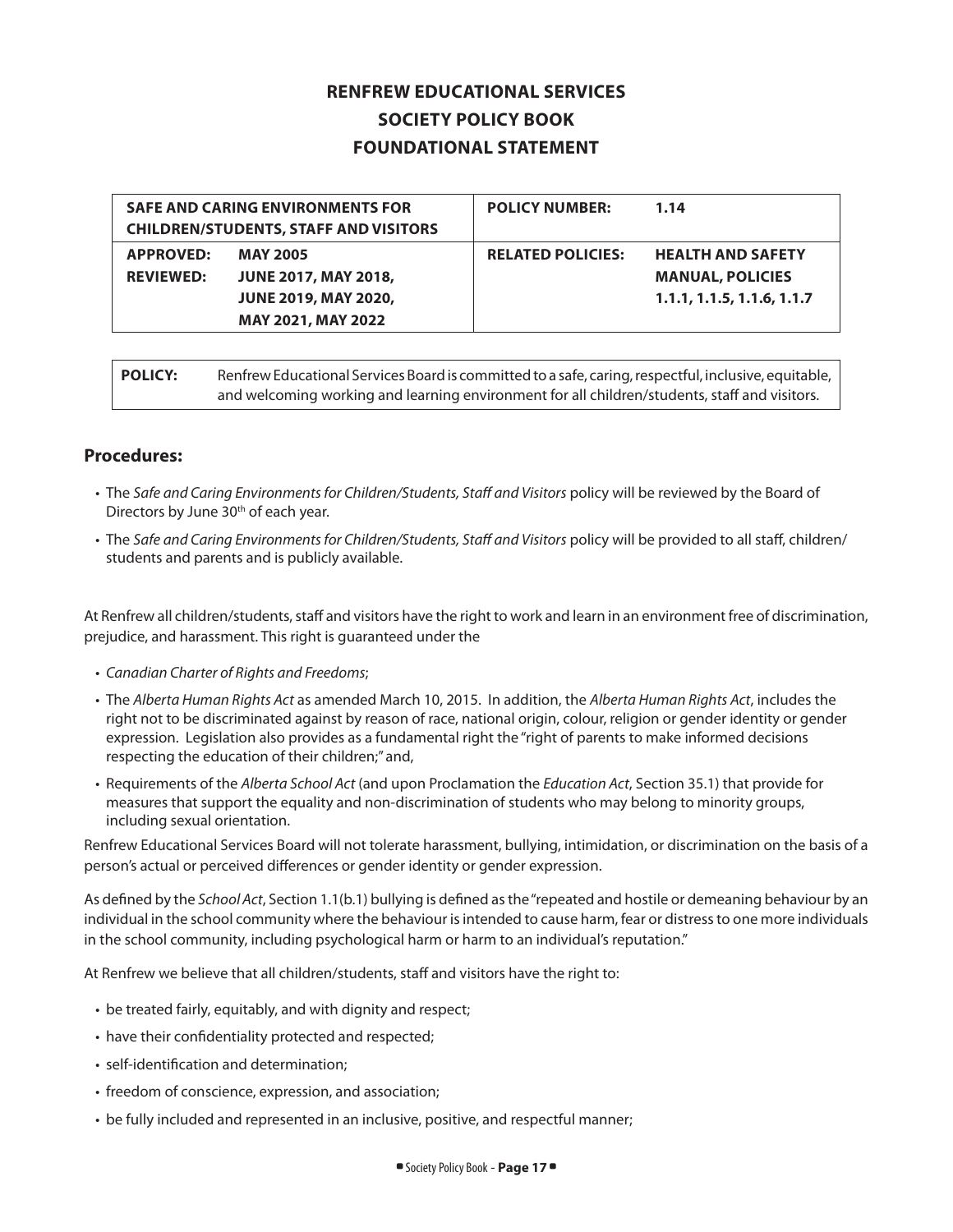- have equitable access to the same supports, services, and protections provided to heterosexual children/students, their families, staff and visitors;
- have avenues of recourse (without fear of reprisal) available to them when they are victims of harassment, prejudice, discrimination, intimidation, bullying, and/or violence; and
- Have their unique identities, families, cultures, and communities included, valued and respected within the school environment.

Renfrew Educational Services Board is committed to:

- Define appropriate expectations, behaviours, language, and actions in order to prevent discrimination, prejudice, and harassment through greater awareness of, and responsiveness to, their harmful effects.
- Ensure that all such discriminatory behaviours and complaints will be taken seriously, documented, and dealt with expeditiously and effectively through consistently applied policy and procedures.
- Improve students' understanding of the individual lives of minorities, including sexual and gender minorities, and their families, cultures, and communities.
- Ensure children/students and parents, staff and visitors will conduct themselves in a way that contributes to learning environments that are welcoming, caring respectful and safe.

Renfrew Educational Services Board will ensure support for student organizations as per Government of Alberta *Bill 24 - An Act to Support Gay Straight Alliances*.

- 16.1(1) If one or more students attending a school operated by a board request a staff member employed by the board for support to establish a voluntary student organization, or to lead an activity intended to promote a welcoming, caring, respectful and safe learning environment that respects diversity and fosters a sense of belonging, the principal of the school shall
	- (a) immediately grant permission for the establishment of the student organization or the holding of the activity at the school, and
	- (b) subject to subsection (4), within a reasonable time from the date that the principal receives the request designate a staff member to serve as the staff liaison to facilitate the establishment, and the ongoing operation, of the student organization or to assist in organizing the activity.
- (3) The students may select a respectful and inclusive name for the organization or activity, including the name "gay-straight alliance" or "queer-straight alliance", after consulting with the principal.
- (3.1) For greater certainty, the principal shall not prohibit or discourage students from choosing a name that includes "gay-straight alliance" or "queer-straight alliance".
- (4) The principal shall immediately inform the board and the Minister if no staff member is available to serve as a staff liaison referred to in subsection (1), and if so informed, the Minister shall appoint a responsible adult to work with the requesting students in organizing the activity or to facilitate the establishment, and the ongoing operation, of the student organization at the school.
- (6) The principal is responsible for ensuring that notification, if any, respecting a voluntary student organization or an activity referred to in subsection (1) is limited to the fact of the establishment of the organization or the holding of the activity.